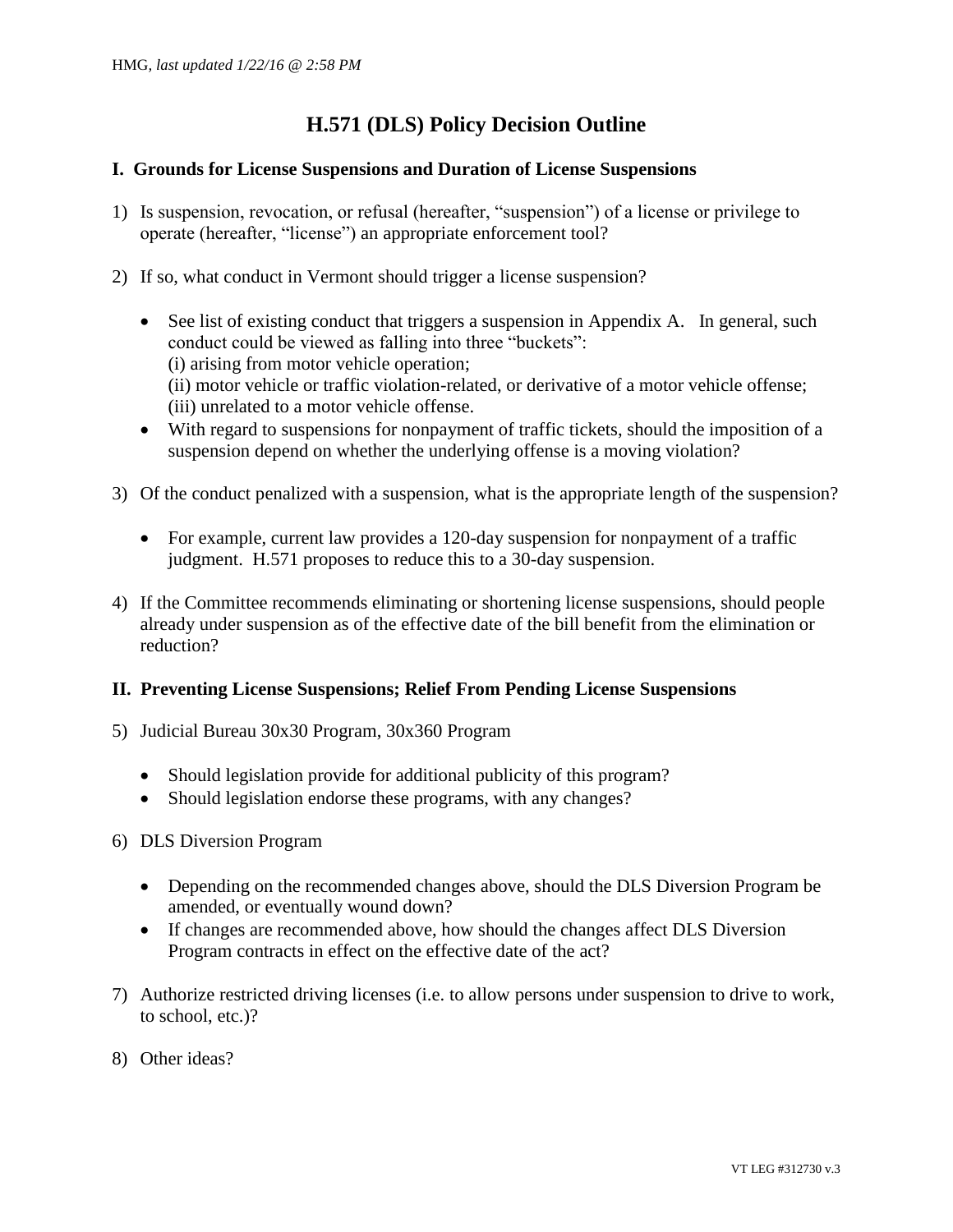## **III. Reinstatement fees**

- 9) Should some or all license reinstatement fees be eliminated?
	- If only some should be eliminated, which suspensions should require reinstatement fees?
	- If so, should the bill recapture lost revenue? If so, how?

## **IV. Laws Prohibiting Driving with License Suspended**

#### Background:

- Under existing law, subject to exceptions for (i) civil DLS violations prior to successful completion of DLS Diversion and (ii) civil DLS violations arising from suspension for nonpayment of a ticket where the ticket has since been paid in full, a person charged with a 6th or subsequent civil DLS is subject to criminal DLS.
- However, criminal DLS charges for a 6th or subsequent civil DLS violation are not currently being brought because of administrative difficulties with implementing the second exception.
- 10) Should legislation repeal the second exception noted above, which is causing a moratorium on criminal DLS charges for a 6th or subsequent civil DLS?
- 11) Are any other changes to the criminal or civil DLS statutes needed?
- 12) Should a new criminal offense be created for a second or subsequent offense of driving without a license (as distinct from DLS)?
	- Currently, driving without a license is a civil violation under 23 V.S.A. § 601, regardless of the number of offenses.

## **V. Collection of Ticket Revenues**

- 13) Are additional tools needed, or do existing tools need to be strengthened, to collect ticket revenues?
	- See list of ideas on white board.
- 14) After a certain number of years, should judgments expire?
	- If so, should this apply to traffic violation judgments only, or extend more broadly?

## **VI. Means-Tested Tickets or Judgments**

- 15) Should waiver penalties for traffic violations be reduced on the basis of ability to pay?
	- If so, by how much?
- 16) Should judgments on traffic violations be reduced on the basis of ability to pay, if the person has not already obtained a reduced waiver penalty?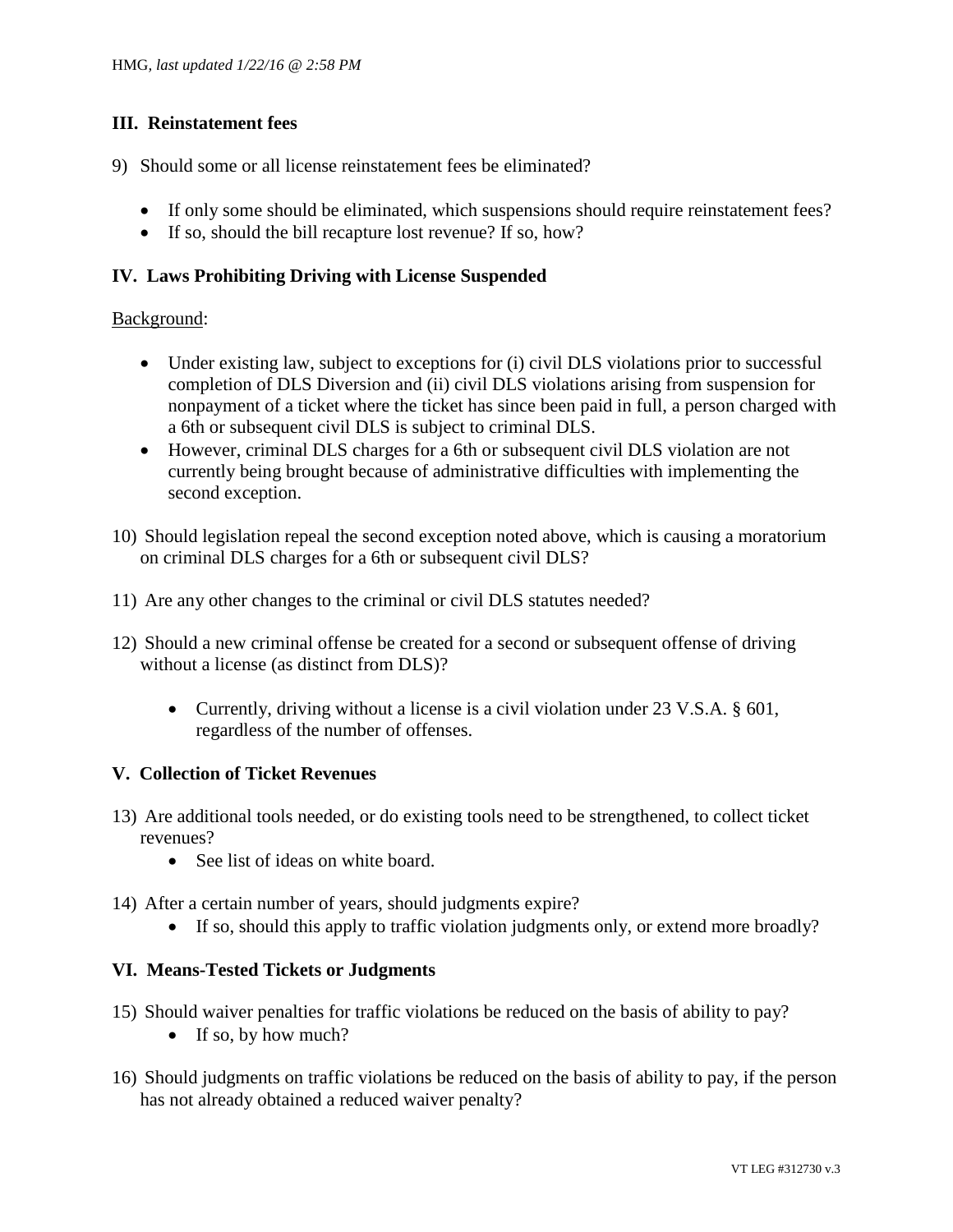- $\bullet$  If so, by how much?
- 17) Should the reduction in waiver penalties and judgments be limited to traffic violations?
	- Should commercial motor vehicle violations not be eligible for reductions?
- 18) During hearings prior to judgment on matters within its jurisdiction, should Judicial Bureau hearing officers be directed to consider evidence ability to pay?
	- If so, for all matters within its jurisdiction, or just for traffic violations?
- 19) During contempt hearings for nonpayment of a traffic violation judgment, should a defendant be eligible to obtain a further reduction in the amount due on a judgment based on ability to pay, even if the defendant has already had the amount due reduced on ability to pay?
- 20) What should be the eligibility criteria to qualify for a reduced waiver penalty or judgment?
	- What proof or information should the applicant be required to supply?
	- To what extent should the Judicial Bureau be required to verify the information the applicant supplies?
	- Should any provision be made for after the fact audit of the granting
- 21) What appeal rights should an applicant for a reduced waiver penalty or judgment have if his or her application is denied?
- 22) In terms of Judicial Bureau Procedure, if a defendant applies for a reduced waiver penalty, how much time should a defendant have to answer the complaint after the Judicial Bureau sends notice of its decision on the application?
	- Same question re: time period to pay following notification on an application for a reduced judgment.
- 23) How should persons issued traffic tickets be notified of the availability of a reduced waiver penalty?

## **VII. Legacy, Pre-1990 Traffic Misdemeanors**

24) Should pre-1990 traffic violation misdemeanors be dismissed en masse, as long as the mass dismissal does not capture serious traffic violations like DUI?

## **VIII. Suspensions of Registrations**

25) Should the committee recommend eliminating the requirement that a registration not be renewed if a person has not fully paid a traffic violation judgment?

## **IX. Statistics**

26) Should DMV be directed to collect statistics or track suspensions in a different manner than it is doing now, so trends can better be identified? If so, what statistics?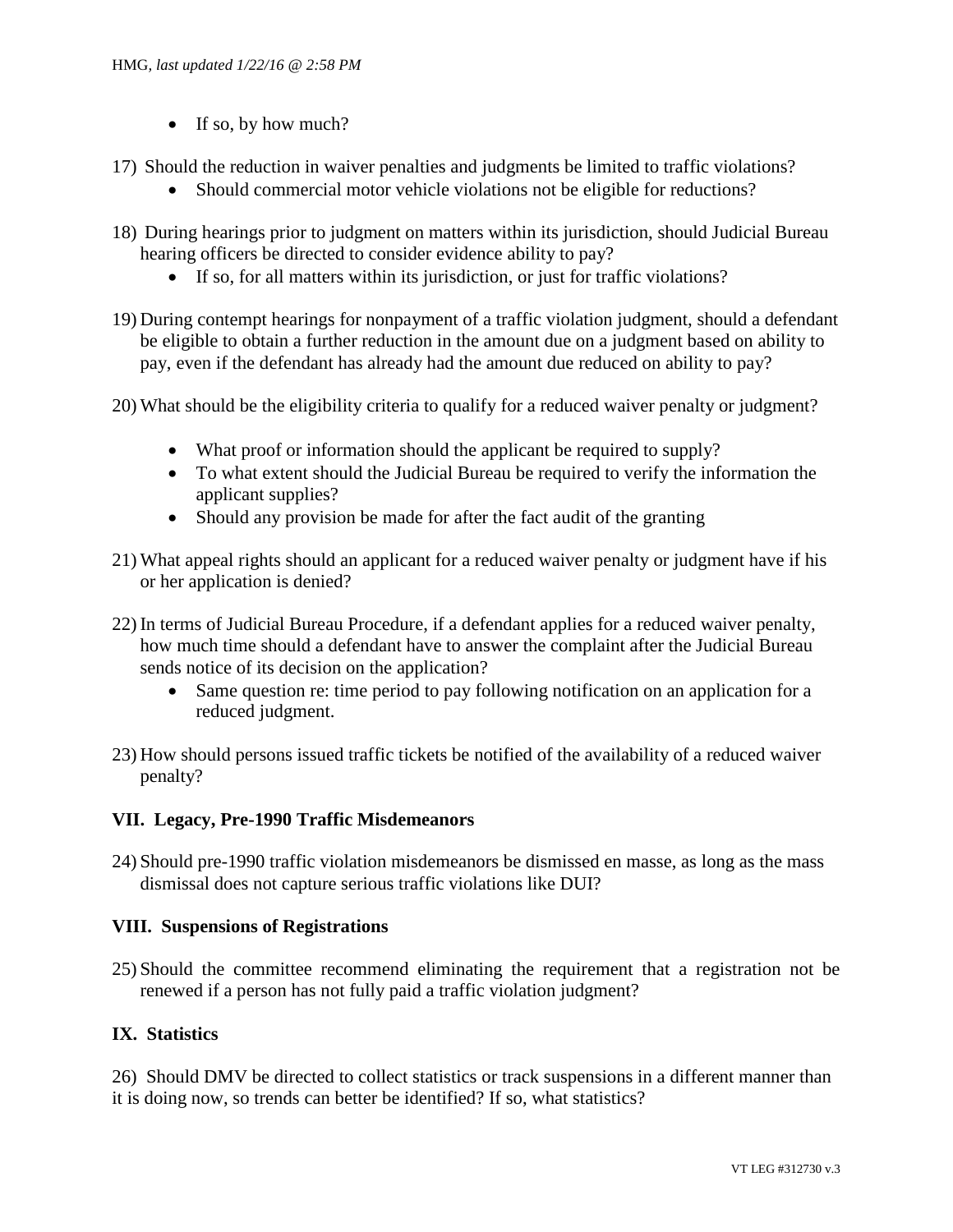# **Appendix A**

## **I. Suspensions, Revocations, Recalls, and Refusals Arising from Motor Vehicle Operation**

- 1. 23 V.S.A. § 603(a): Comm'r *may* refuse to issue license to a person "mentally or physically unfit, or because of his or her habits, or record as to accidents or convictions, is unsafe to be trusted with the operation of motor vehicles."
- 2. 23 V.S.A. §§ 603(c): Comm'r must refuse to issue license/permit to person whose "license or learner permit is suspended, revoked, or canceled" in any jurisdiction. *The suspension in another state may or may not arise from motor vehicle operation*.  $\rightarrow$  Under § 3906 (Driver License Compact), Comm'r must refuse to issue license to person whose "license to drive"<sup>1</sup> from another state is suspended or revoked in that state.
- 3. 23 V.S.A. § 606: Comm'r must refuse to license a person who previously held a junior operator license if he or she had any suspensions, revocations, or recalls for the six-month period preceding licensure under this section.
- 4. 23 V.S.A. § 607(a)(3)(B): Comm'r must refuse issuance of junior operator license to person with learner's permit suspension, revocation, or recall within prior six months.
- 5. 23 V.S.A. §§ 607a, 614(c), 615(b): Recall of learner's permit or junior operator's license - § 607a(a): mentally or physically unfit or unsafe to be trusted with the operation of motor vehicles; recommendation of diversion or reparative board; single texting violation; speeding violation that triggers 3 points; accumulation of 6 points. - § 607a(d): request of parent

- § 614(c) and § 615(b): violates restrictions of permit or jr operator license.

- 6. 23 V.S.A. § 617(a): Refusal to issue permit to person under age 18 who has convictions for certain traffic violations in prior 2 years.
- 7. 23 V.S.A. § 636(b): Physical or mental condition rendering person incompetent to drive.
- 8. 23 V.S.A. § 671(a): Suspension with prior right of hearing of a person incompetent to operate a motor vehicle, or who is operating improperly so as to endanger the public.
- 9. 23 V.S.A. § 671(b): Suspension for 15 days without prior right of hearing if the safety of the public has been or will be imperiled as a result of the operation of a motor vehicle by the operator.
- 10. 23 V.S.A. § 672: Suspending or revoking privilege to operate of nonresident operator for the same causes and under the same conditions and in the same manner as with a resident operator.
- 11. 23 V.S.A. § 673a: Revoke the license of a habitual offender (eight 6 or more point moving violation convictions within a 5-year period).
- 12. 23 V.S.A. § 802(a) $\&c)$ : Failure to furnish proof of financial responsibility when proof required by Vermont under 23 V.S.A. § 801 or by another state (SR-22).
- 13. 23 V.S.A. § 803: Termination or expiration of insurance when a person has been required to prove financial responsibility.
- 14. 23 V.S.A. § 1205: Civil DUI suspension.

 $\overline{a}$ 

15. 23 V.S.A. §§ 1206, 1208: Suspension (or for 3d or more, revocation) upon criminal DUI conviction.

<sup>&</sup>lt;sup>1</sup> "License to drive" and "license to operate" are used interchangeably throughout the Driver License Compact, but are not defined terms.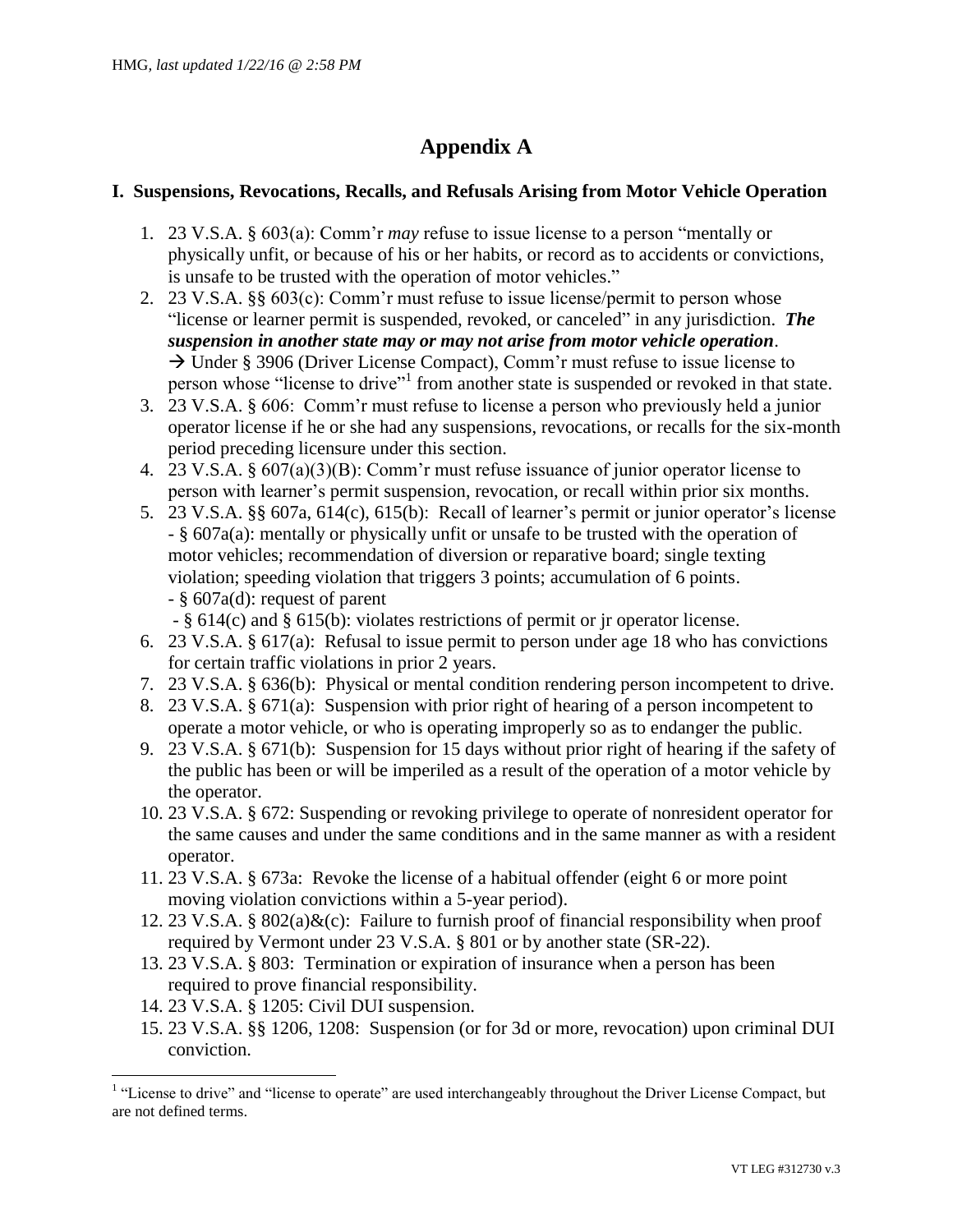- 16. 23 V.S.A. § 1213: Suspension, revocation, recall of ignition interlock RDL for same reasons as regular license can be suspended, revoked, or recalled.
- 17. 23 V.S.A. § 1216: Civil DUI suspension for persons under age 21.
- 18. 23 V.S.A. § 2506: Suspensions arising from accumulation of points; convictions for specific offenses and longer suspensions in case of a fatality.
- 19. 23 V.S.A. § 3555: Nonresident Violator Compact
- 20. 23 V.S.A. § 3905(a) (Driver License Compact): For purposes of suspension, revocations, or limitations of operating privileges of holders of Vermont licenses, Vermont shall give same effect to out-of-state convictions for specific serious traffic offenses.
- 21. 23 V.S.A. § 4108(g): Comm'r shall not issue commercial driver license (CDL) or commercial learner's permit (CLP) to a person subject to a disqualification from driving a commercial motor vehicle, or while the person's driver license is suspended, revoked, or cancelled in any state.
- 22. 23 V.S.A. § 4115(b): Under the CDL law, the Commissioner must give all out-of-state convictions full faith and credit and treat them for sanctioning purposes as if they occurred in Vermont.
- 23. 23 V.S.A. § 4116a: Grounds for suspension of privilege to operate a CMV.

## **II. Offenses That Trigger Suspensions, Revocations, or Refusals, But Do Not Arise from Motor Vehicle Operation**

#### **A. Motor vehicle or traffic violation-related, or derivative of a motor vehicle offense**

- 1. False or fraudulent license/registration/ID card applications; impersonation in an application. 23 V.S.A. §§ 202, 671(e).
- 2. Counterfeit, fraud, misuse with regard to licenses/registrations/inspection stickers/ID card/insurance card. 23 V.S.A. § 203.
- 3. Failure to fully pay for a license/registration, or giving of a bad check. 23 V.S.A. §§ 110, 204(a).
- 4. 23 V.S.A. §§ 603(c): Comm'r must refuse to issue license/permit to person whose "license or learner permit is suspended, revoked, or canceled" in any jurisdiction. *The suspension in another state may or may not arise from motor vehicle operation*.  $\rightarrow$  Under § 3906 (Driver License Compact), Comm'r must refuse to issue license to person whose "license to drive"<sup>2</sup> from another state is suspended or revoked in that state.
- 5. Unsatisfied judgment for damages arising out of a motor vehicle accident, and based on violation of Title 23. 23 V.S.A. § 605.
- 6. Failures to appear in court causing the Comm'r to have reason to believe that the person is operating improperly so as to endanger the public; DMV has used when a person fails to appear for criminal traffic offenses. 23 V.S.A. § 671(a).
- 7. Failure to pay fines arising from a traffic violation judgment; Judicial Bureau contempt. 23 V.S.A. § 2307(b); 4 V.S.A. § 1109.
- 8. Failure to appear for or schedule a special examination or to submit a special medical report. 23 V.S.A. § 636, 671.

<sup>&</sup>lt;sup>2</sup> "License to drive" and "license to operate" are used interchangeably throughout the Driver License Compact, but are not defined terms.